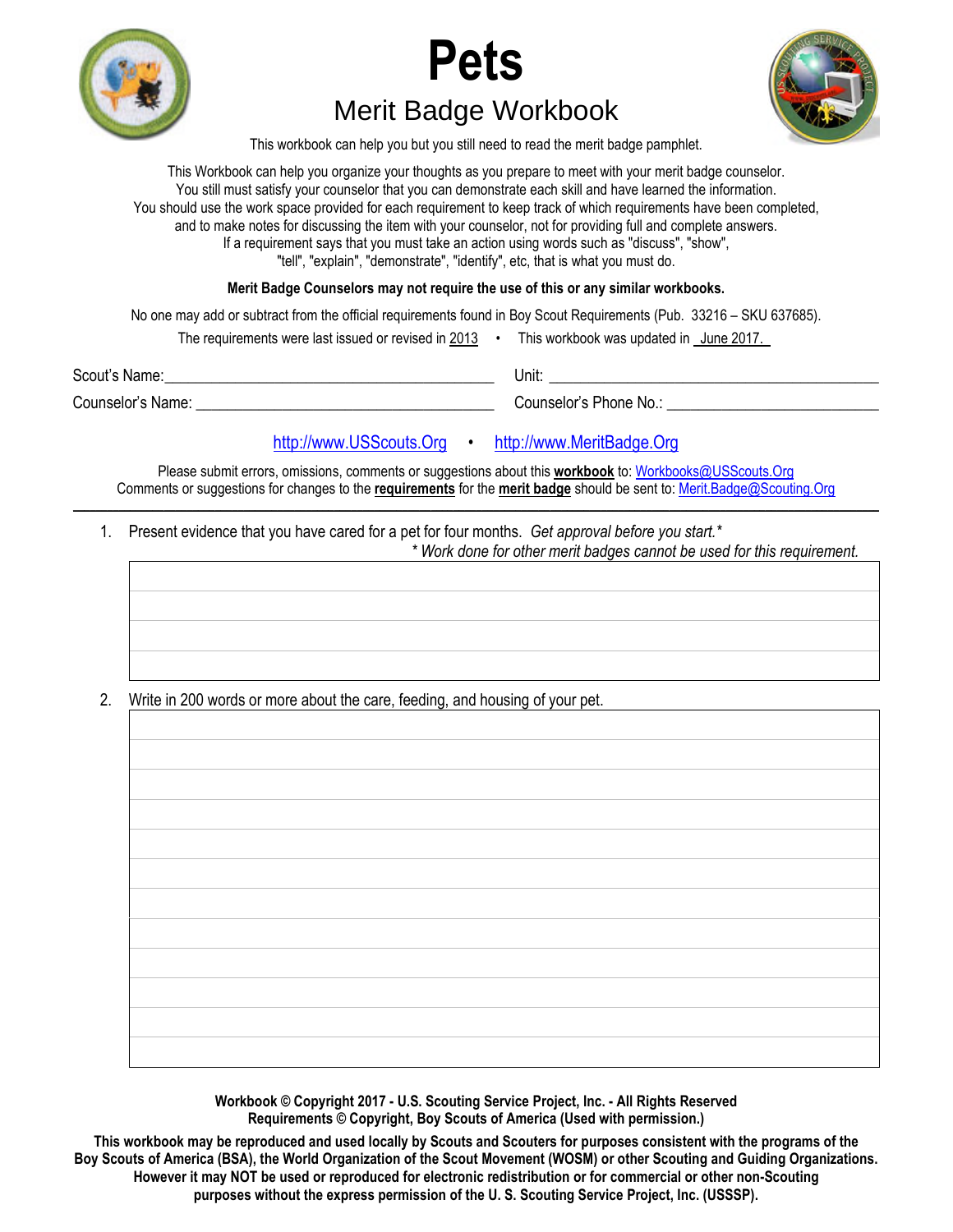Tell some interesting facts about it.

Tell why you have this kind of pet.

Give local laws, if any, relating to the pet you keep.

3. Show that you have read a book or pamphlet, approved by your counselor, about your kind of pet.

Name of Book or Pamphlet

Discuss with your counselor what you have learned from what you read.